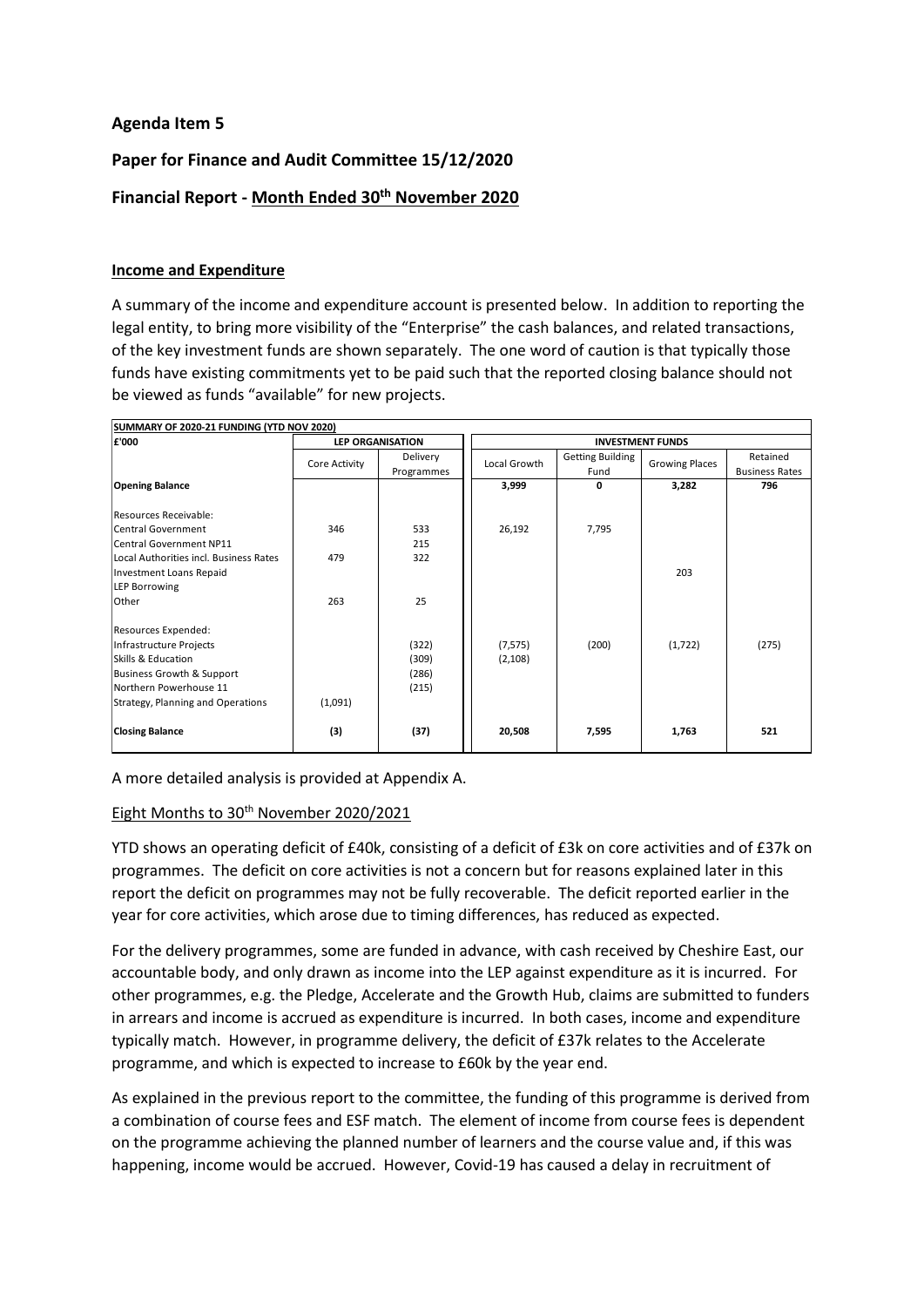learners and the income element from course fees cannot presently be relied on. While numbers (and expected income) may recover, for the time being we are only reporting the ESF element as income which only covers 40-50% of the LEP costs of delivery.

### Full Year Forecast

The full year forecast out turn was updated in October. The previous forecast in July estimated a deficit of £100k, £50k for core activities and £50k for programmes. The latest estimate is for a surplus of £191k comprising a surplus of £251k for the core and a deficit of £60k for programmes, the deficit for Accelerate.

The "turnaround" from deficit to surplus on the core has arisen for several reasons:

- We will receive £75k management fee for the Getting Building Fund.
- We will receive £50k income from Local Resilience Forum funding towards a temporary post, of which only £20k will be spent in 2020-21.
- An increase in supplementary revenue grant has been included to recognise that when the EZ loan drawdowns repay the Growing Places Fund, GPF also records an interest income.
- There is a small increase in the LGF management fee, agreed with MHCLG.
- Additional growth hub funding has been received amounting to approximately £400k. In order to resource the activities requested by BEIS, some of that funding is being used towards staff temporarily reallocated to the Growth Hub form other LEP and Marketing activities. The effect is to lower the proportion of staff cost carried by the core, while remaining balanced in the growth hub programme.

#### **Impact on Operating Reserves**

The forecast surplus has the effect of increasing the level of operational reserves held within the legal entity of the LEP, safely above the "target" of £300k. The table below shows the movement in the reserve:

|                                    | <b>YTD</b><br>f'000 | <b>Forecast</b><br>f'000 | <b>Budget</b><br>f'000 | Variance<br>£'000 |
|------------------------------------|---------------------|--------------------------|------------------------|-------------------|
| <b>Opening Reserves at 1/4/20</b>  | 296                 | 296                      | 276                    | 20                |
| <b>Operating Surplus/(Deficit)</b> | (84)                | 191                      |                        | 191               |
| Closing Reserves at 31/3/21        | 212                 | 487                      | 276                    | 211               |

However, the reserve is inflated by income, of £105k received and recognised in the accounts in 2020-21 which is earmarked to pay for expenses in 2021-22.

#### **Investment Funds**

A separate report has been issued covering the investment funds.

**Ian Brooks** 

**Finance and Commercial Director**

**December 2020**